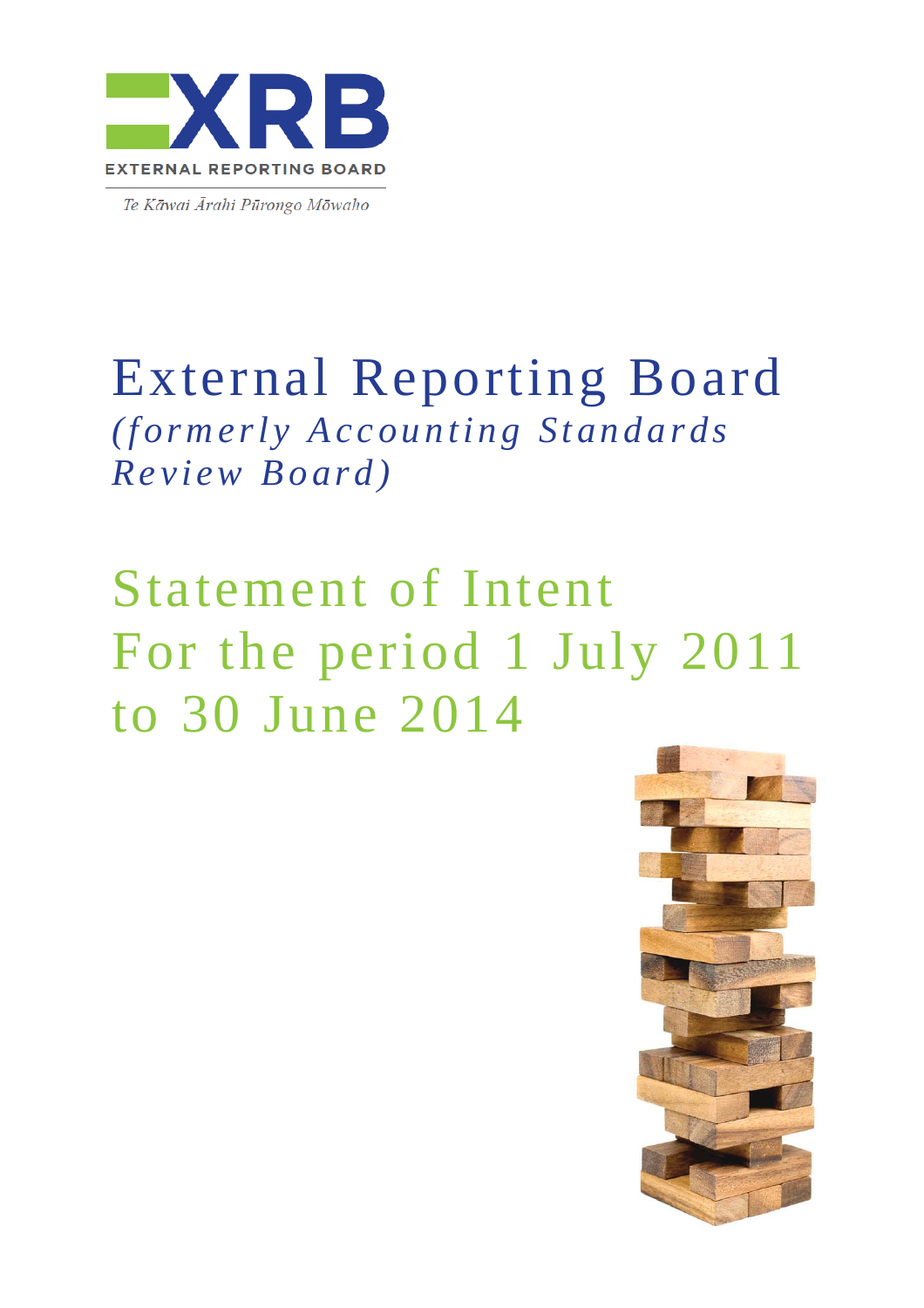## **Contents**

| <b>Statement of Responsibility</b>                                                    | 3  |
|---------------------------------------------------------------------------------------|----|
| Part 1: Introduction                                                                  | 4  |
| Part 2: Medium Term Strategic Focus 2011 - 2014                                       | 6  |
| Part 3: Forecast 2011/12 Annual Performance                                           | 11 |
| Part 4: Other Matters                                                                 | 13 |
| Appendix 1: Statement of Forecast Service Performance for the Year Ended 30 June 2012 | 14 |
| Appendix 2: Forecast Financial Statements for the Year Ended 30 June 2012             | 16 |

*This Statement of Intent has been prepared by the current Board of the Accounting Standards Review Board (ASRB) on 6 May 2011, on the assumption that the legislation re-constituting the ASRB as the External Reporting Board (XRB )will come into force in time for the transition to take place on 1 July 2011.* 

*The Minister has announced that the current six members of the ASRB Board will all continue as Board members of the XRB and be joined by two new members.* 

**Page**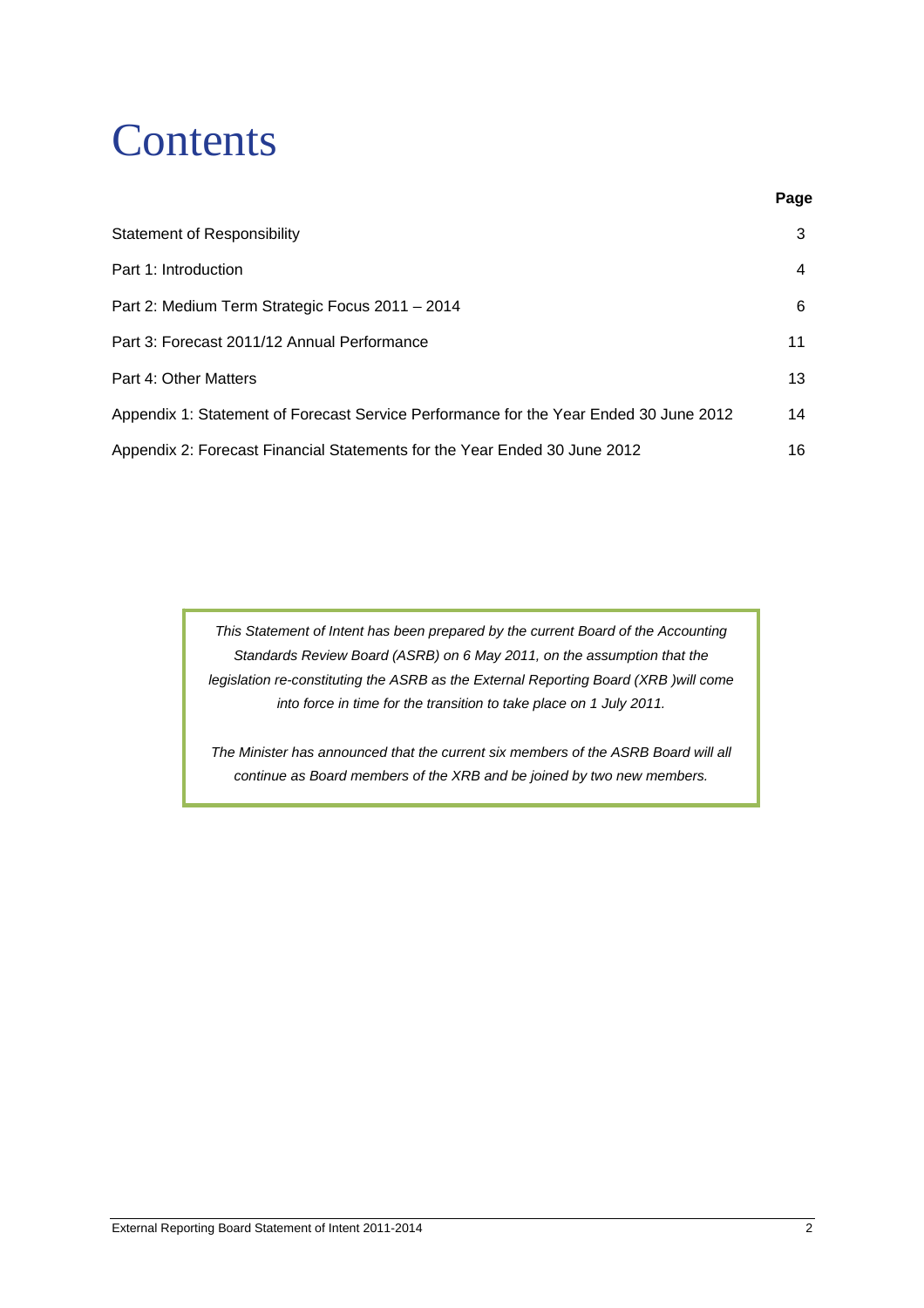## Statement of Responsibility

This Statement of Intent has been prepared in accordance with the requirements of sections 138-149 of the Crown Entities Act 2004. The purpose of the Statement of Intent is to promote the public accountability of the External Reporting Board (XRB) by:

- enabling the Crown to participate in the process of setting the XRB's medium term intentions and undertakings;
- setting out for the House of Representatives those intentions and undertakings; and
- providing a base against which the XRB's actual performance can be assessed.

The Board is responsible for the content of this Statement of Intent, including the forecast financial statements and the assumptions on which they are based, the statement of forecast service performance, and for the judgements used in them.

The forecast financial statements have been prepared in accordance with generally accepted accounting practice in New Zealand.

This Statement of Intent assumes that the legislation re-constituting the ASRB as the XRB will come into force in time for the transition to take place on 1 July 2011.

As the XRB is an Independent Crown Entity, the Minister may not direct the XRB to have regard to, or give effect to, a government policy relating to the XRB's standard setting functions and as a result no such matters are included in this Statement of Intent.

In accordance with section 145 of the Crown Entities Act 2004, the XRB has consulted with the Minister of Commerce in the preparation of this statement.

Kevin Simplins

Chairman Deputy Chair

t Mbhing

**Kevin Simpkins Michele Embling Average Average Average Average Average Average Average Average Average Average Average Average Average Average Average Average Average Average Average Average Average Average Average Averag** 

6 May 2011 6 May 2011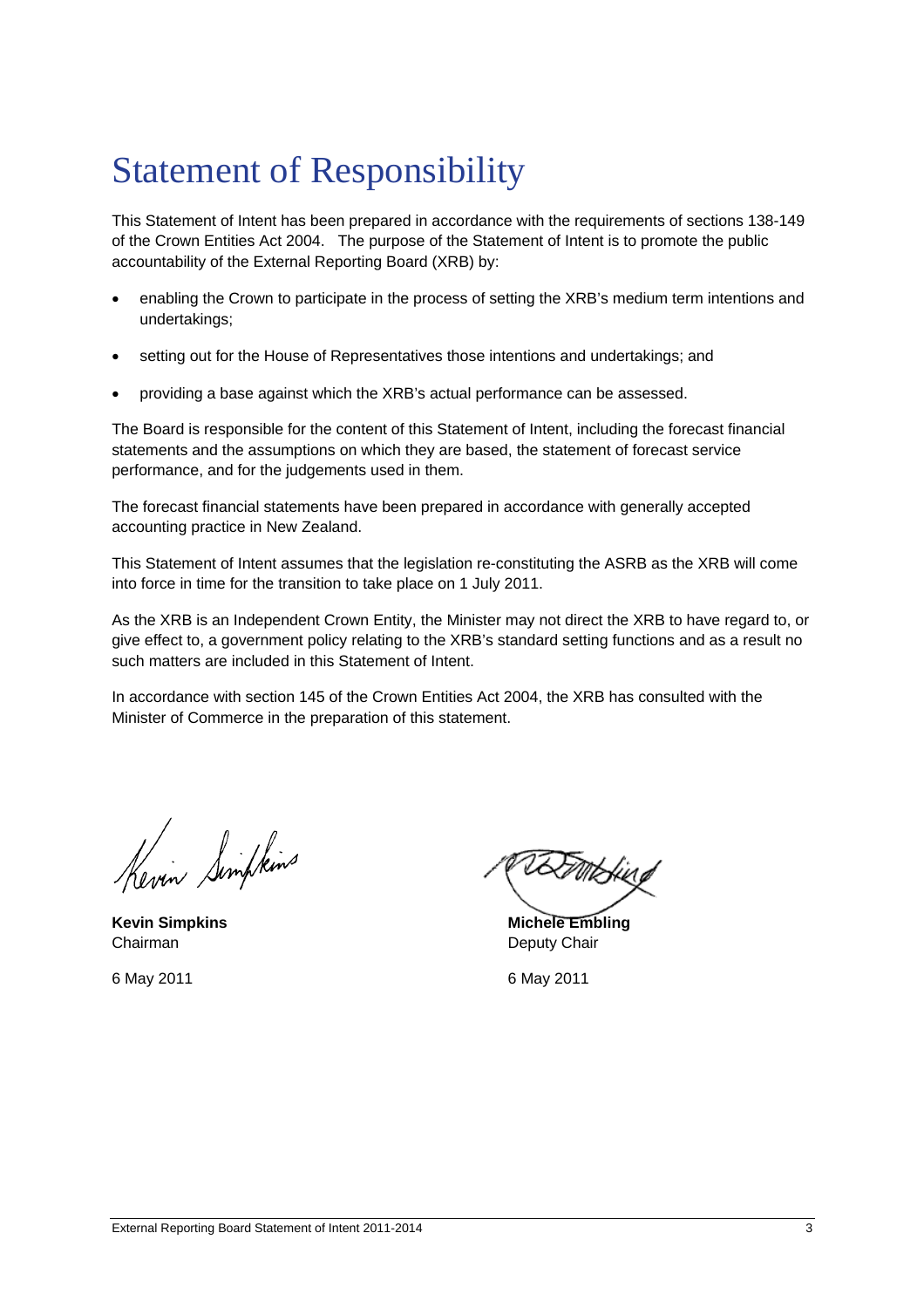## Part 1: Introduction

### 1.1 New Organisation

On 1 July 2011, the Accounting Standards Review Board (ASRB) will be reconstituted as the External Reporting Board (XRB) when amendments to the Financial Reporting Act 1993 are expected to come into force. The establishment of the XRB represents a significant change to both the financial reporting standard setting arrangements in New Zealand and the functions and operations of the organisation.

Since its formation, the ASRB has performed restricted statutorily designated functions comprising the review and approval of financial reporting standards, international harmonisation, and the monitoring of developments in financial reporting requirements in New Zealand. The financial reporting standards themselves have been prepared by the Financial Reporting Standards Board of the New Zealand Institute of Accountants. The ASRB's role has been to approve those standards.

The XRB has a wider mandate than the ASRB. From 1 July 2011, the XRB will be responsible for financial reporting strategy, and preparing and issuing both accounting and auditing and assurance standards. This means that all the functions relating to the setting of accounting standards for entities required to comply with generally accepted accounting practice, and auditing and assurance standards for auditors providing assurance as required by statute, will sit in the one organisation for the first time.

### 1.2 Overview of the XRB

The XRB is an Independent Crown Entity established under the Financial Reporting Act 1993 and subject to the Crown Entities Act 2004. The Board itself comprises up to 9 members appointed by the Governor General on the recommendation of the responsible Minister. Information about the current members of the XRB can be found at www.asrb.co.nz.

The functions of the XRB are prescribed by the Financial Reporting Act 1993 and comprise:

- developing and implementing an overall strategy for financial reporting standards and auditing and assurance standards (including developing and implementing tiers of financial reporting and assurance);
- preparing and issuing accounting standards;
- preparing and issuing auditing and assurance standards, including the professional and ethical standards that will govern the professional conduct of auditors; and
- liaising with national and international organisations that exercise functions that correspond with, or are similar to, those conferred on the XRB.

Throughout its history the ASRB operated as a "virtual entity" without either offices or staff. In order to effectively carry out its wider set of functions the XRB will require both physical offices and a fulltime permanent staff of 15-18 based in Wellington and Auckland. The Board has been preparing for this transition during the latter half of the 2010/11 financial year. The remaining aspects of the transition will be completed during the 2011/12 financial year.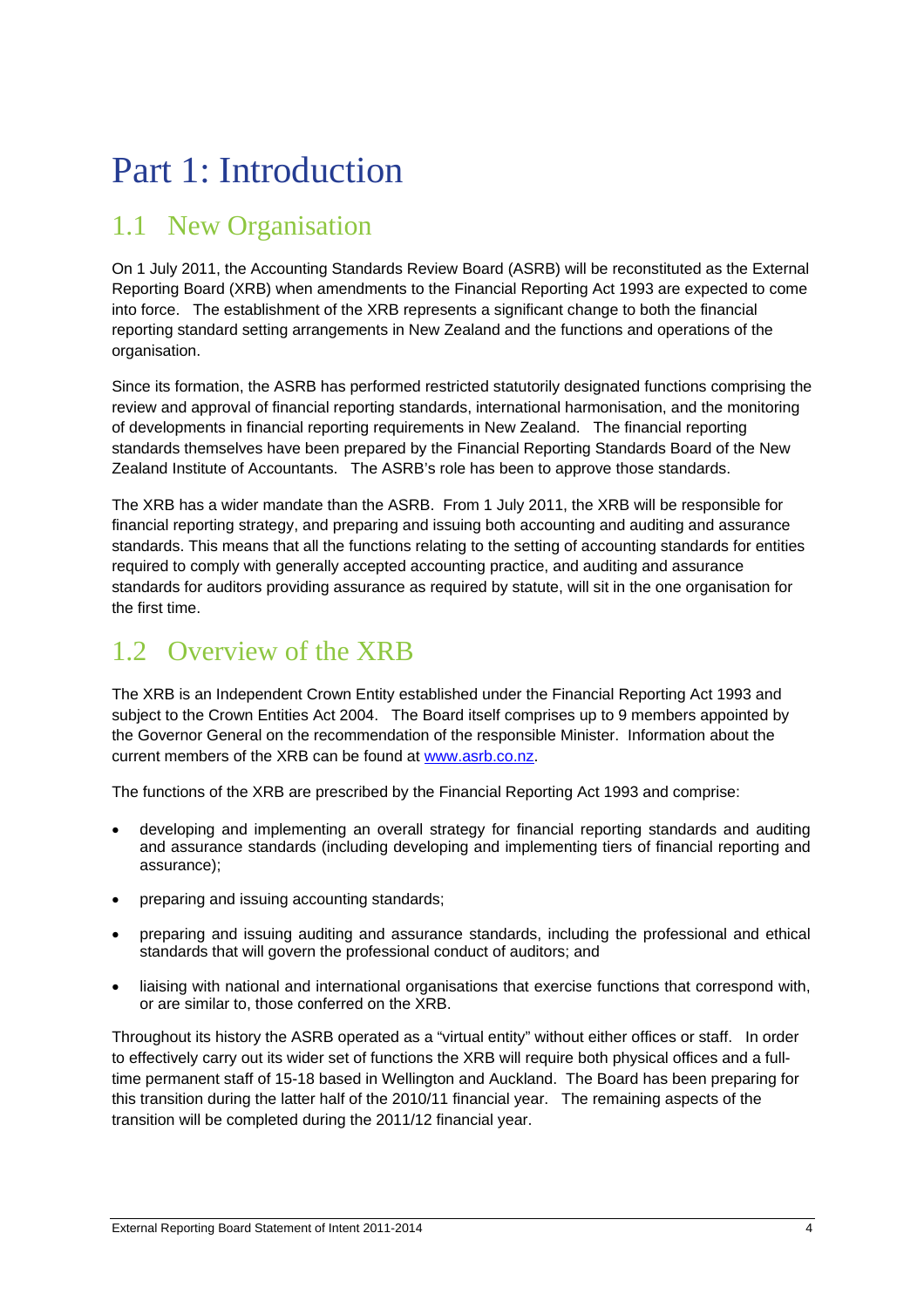The XRB is also establishing two standard setting boards<sup>1</sup>, one to have responsibility for accounting standard setting (the New Zealand Accounting Standards Board) and the other with responsibility for auditing and assurance standard setting (the New Zealand Auditing and Assurance Standards Board). This structure is designed to not only ensure that the technical resources are available and that standard setting is undertaken in accordance with best practice, but also to enhance functional equivalence with Australia. These part-time, remunerated standards boards are appointed by the XRB, and comprise up to ten suitably qualified and experienced persons with a diversity of perspective. Information about the current members of the standard setting boards can be found at www.asrb.co.nz.

The XRB Board itself will be responsible for general governance of the organisation, overall financial reporting strategy (including advising the government accordingly), standards strategy, and oversight of the standard setting boards.

l

<sup>&</sup>lt;sup>1</sup> In terms of the Crown Entities Act 2004, these are Committees of the Board.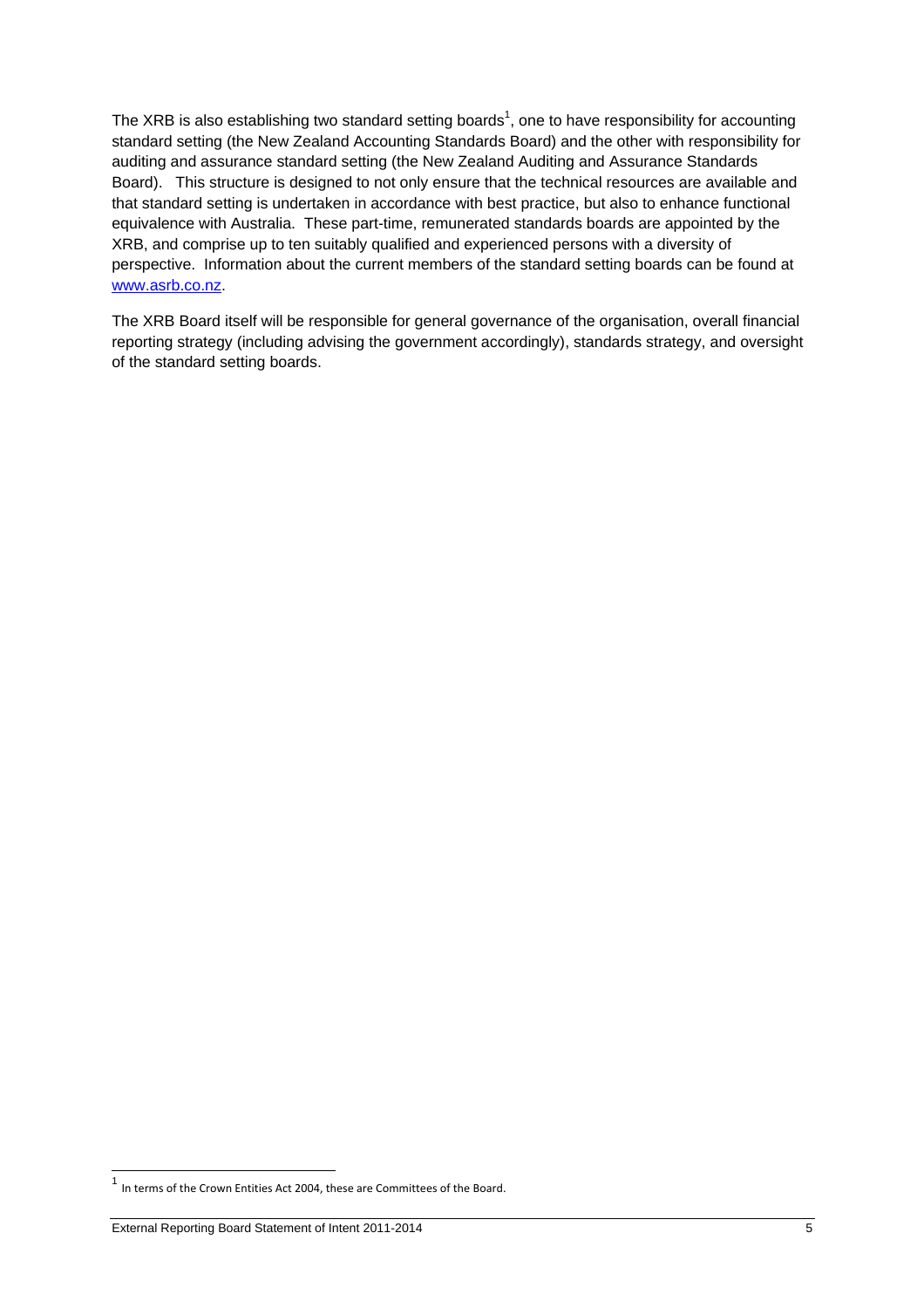## Part 2: Medium Term Strategic Focus 2011- 2014

### 2.1 Purpose of this Part

This part of the Statement of Intent outlines the XRB's strategic focus for the three year period 1 July 2011 to 30 June 2014. It contains key background information about the XRB, its outcomes and how it contributes to the Government's goals, how it intends to achieve those outcomes, and the environment in which it operates.

### 2.2. Outcome Goals

The Government's overarching outcome goal is:

*To grow the New Zealand economy in order to deliver greater prosperity, security and opportunities to all New Zealanders.*

In the economic development sector, one of the intermediate outcomes flowing from this overarching goal is:

*The creation of dynamic and trusted markets.*

A precondition for dynamic and trusted markets is effective public accountability and good corporate governance. This applies in all sectors (for-profit, public sector and not-for-profit) and in this sense "markets" needs to be viewed in a wider multi-sectoral context rather than in just a commercial context.

Good corporate governance requires, among other things, systems and processes that encourage the management of entities to behave in ways that are fully consistent with the interests of shareholders or other stakeholders. To that end, the main purpose of financial reports is to promote the accountability of the senior management of an entity to those who own it, either directly (e.g. shareholders in the case of companies or members in the case of not-for-profit entities) or indirectly (e.g. taxpayers in the case of government entities). There is often accountability to a wider range of stakeholders as well, for example debt security holders in the case of issuers of securities, service recipients in the case of public sector entities, and donors in the case of charities.

High quality financial reporting (incorporating both financial and, where relevant, non-financial elements) that informs the decision-making of stakeholders is therefore important to achieving effective public accountability and good corporate governance, and through them dynamic and trusted markets (in the broadest sense). To achieve this, financial reporting needs to be of a quality that engenders stakeholder confidence in the information received; assists entities to compete (particularly internationally, for example by reducing the cost of funds through the use of generally recognised accounting approaches); and enhances accountability (through the transparency provided).

High quality financial reporting can only be achieved if the rules on which it is based (accounting standards) are reliable and based on clear and sound economic principles, are mutually consistent,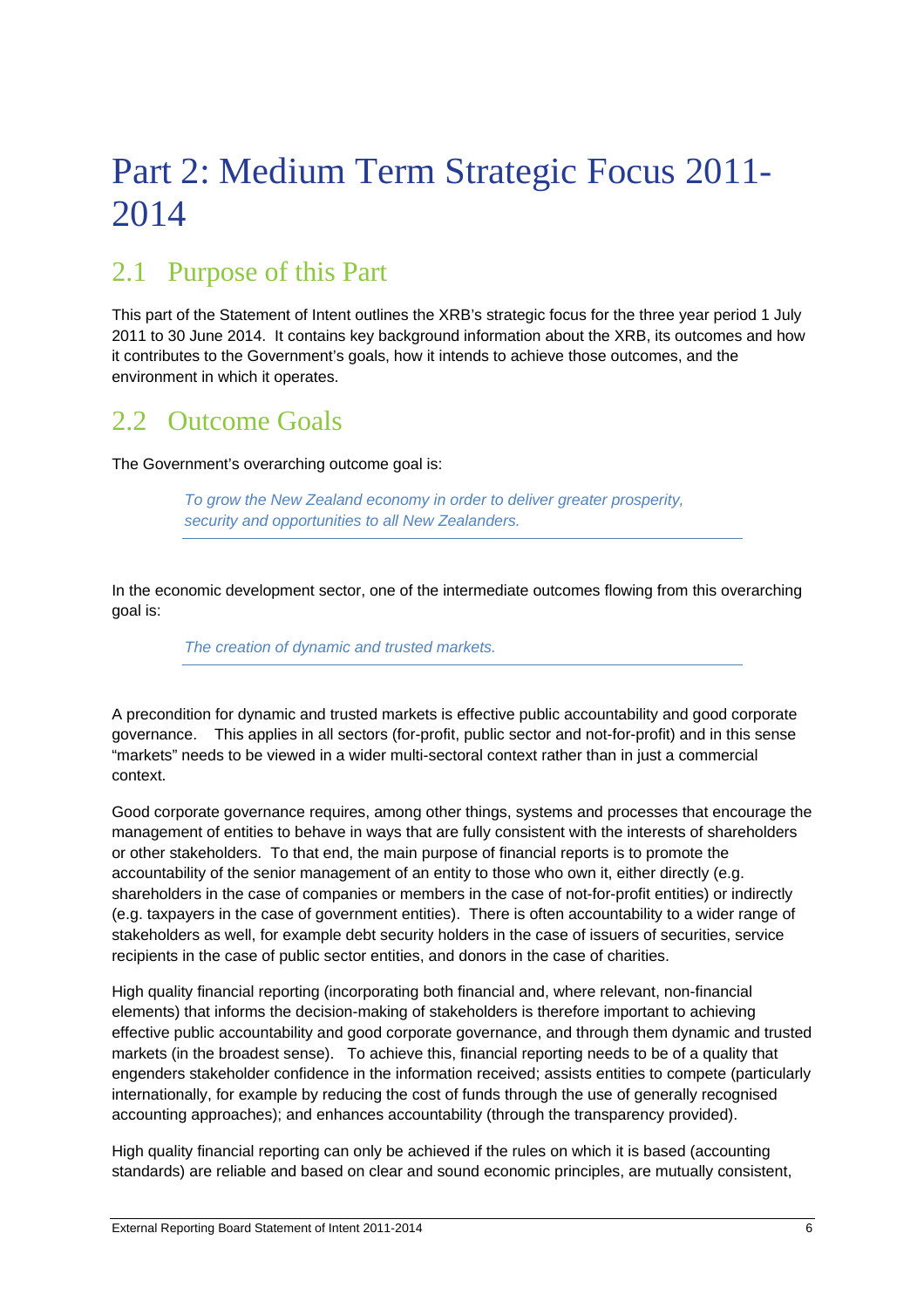can be readily applied by preparers and can be understood by users; and the assurance provided on that information is similarly based on standards that require robust and independent examination by assurance providers. In other words, a necessary condition for high quality financial reporting is high quality accounting and assurance standards. It is through the issuing of such standards that the XRB contributes to Government's and sector's outcome goals.

Accordingly, the XRB's outcome goal for the three-year period is:

*To contribute to the creation of dynamic and trusted markets through the establishment of an accounting and assurance standards framework that:*

- *engenders confidence in New Zealand financial reporting*
- *assists entities to compete internationally*
- *enhances entities' accountability to stakeholders.*

### 2.3 Operating Intentions

#### **Outputs**

The XRB intends to impact its outcome goal over the three-year period through the delivery of three outputs:

- developing financial reporting strategy;
- preparing and issuing accounting standards; and
- preparing and issuing auditing and assurance standards.

The overall outcome/output framework is illustrated in Figure 1.

#### **Standard Setting Strategy**

The way in which these outputs will be delivered over the period will be determined by the Board's standard setting strategy.

In September 2009, the ASRB issued a discussion document outlining a proposed new approach to standard setting. After carefully considering submissions on that document, the ASRB has prepared a Position Paper which it expects to release towards the end of May 2011. The Position Paper concludes that user-needs in the future cannot be adequately addressed by a single set of accounting standards applying to all entities required to prepare General Purpose Financial Reports (GPFR). The Paper outlines plans to adopt a new accounting standards framework consisting of two sets of accounting standards: one to be applied by entities with a for-profit objective; and the other to be applied by public benefit entities (PBEs - public sector and not-for-profit entities)

The ASRB also plans to issue two Consultation Papers: one seeking comment on the details of the proposed accounting standards framework for for-profit entities; and the other seeking comment on the details of the proposed accounting standards framework for PBEs. These include a suggested implementation timeline spread over the period to 2014.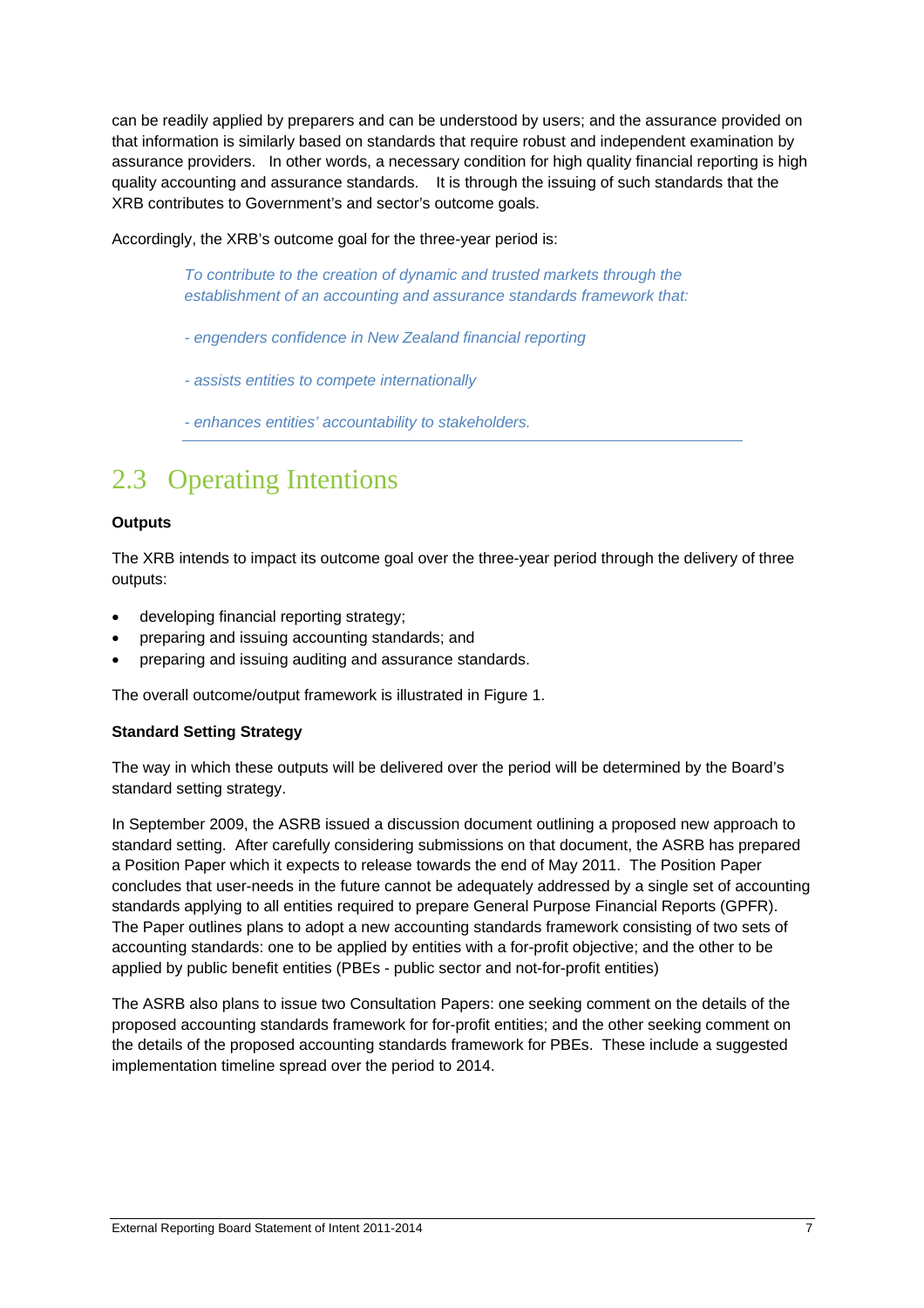#### **Figure 1: XRB Outcome/Output Performance Framework**



(Performance measures for these outputs are provided in Appendix 1)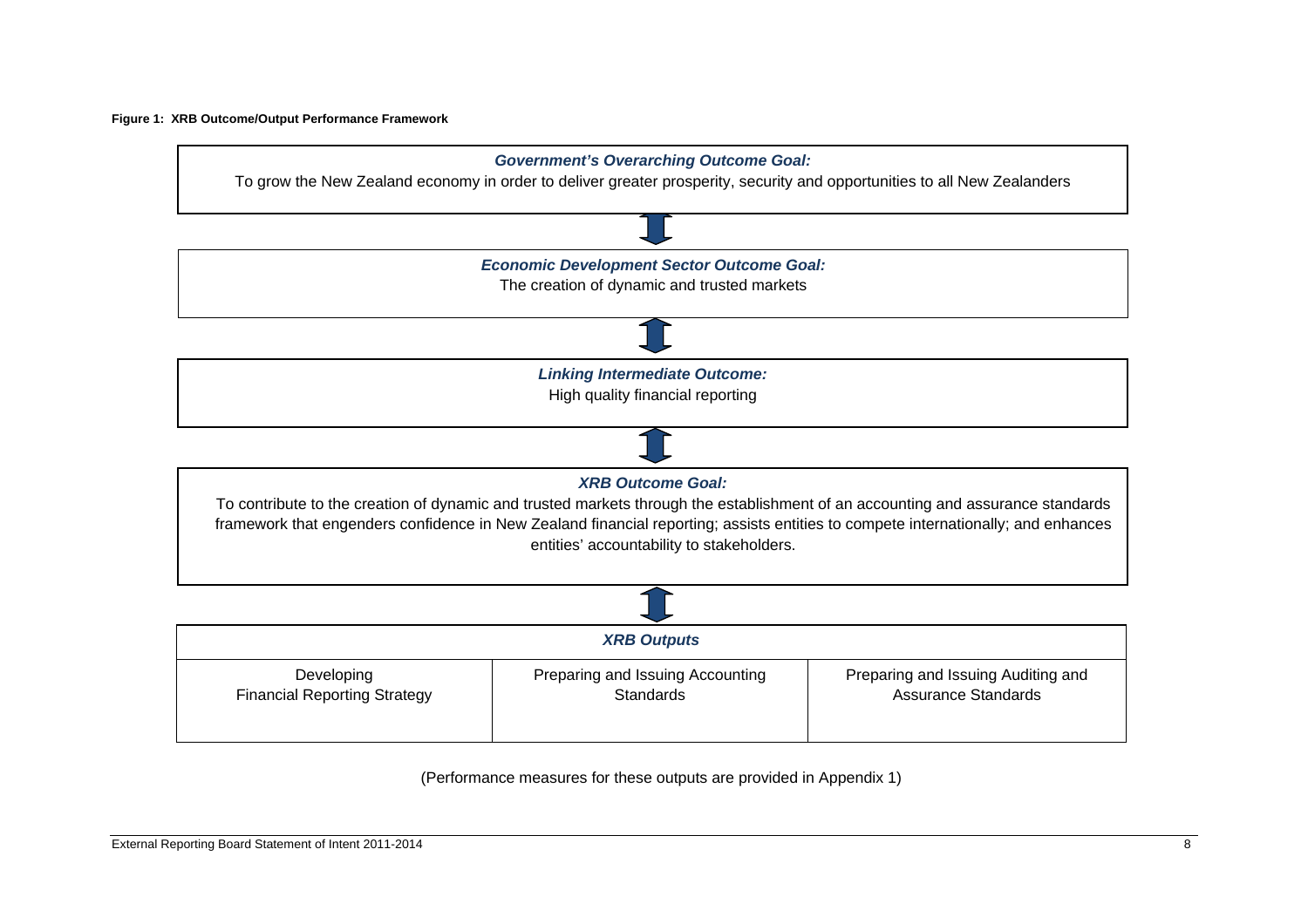Much of the work of the XRB, particularly the accounting standards output, will be driven by this standard setting strategy and timeline, once it is finalised following the consultation process.

At the overall strategy level the XRB's focus will be to ensure that the specific needs of New Zealand users and entities in all sectors are met.

### 2.4 Organisational Health and Capability

Establishing the new organisation and ensuring it is fulfilling its statutory functions effectively and efficiently is a key strategic objective for the Board for the first part of the three year strategic planning period. This will be the major capability development focus during the three-year period.

The XRB's key resource will be its staff. The Board will seek to recruit suitably qualified and experienced staff and to ensure an ongoing staff development programme is put in place.

The XRB's assets are limited to office fit-outs, furniture and equipment. These will all be acquired at the beginning of the three-year period and no significant asset replacements are envisaged during the period.

The XRB will be establishing appropriate risk management strategies as part of its organisational establishment.

### 2.5 International Environment Influences

In delivering its outputs, the XRB will be cognisant of the global financial reporting environment.

#### **Adopting International Standards**

Under the planned multi-standards framework, the accounting standards for for-profit entities will continue to be based on International Financial Reporting Standards (IFRS). The adoption of IFRS by New Zealand reporting entities results in considerable benefits from improved comparability of financial statements, and removal of the need for interested parties and providers of capital to have to translate the New Zealand financial information into the more universally understood accounting practices adopted by New Zealand's major trading partners. Benefits also accrue in relation to the New Zealand subsidiaries of multinational organizations based in Australia and the European Union, as the IFRS based financial information prepared here can be incorporated directly into their IFRS based group reporting, without translation and amendment.

IFRS is developed by the International Accounting Standards Board (IASB) and in relation to this area of accounting standards, the XRB's work programme will be primarily driven by the standards issued by the IASB. It is expected that there will be a number of new IFRS and amendments to existing IFRS from the IASB in the three years to 30 June 2014.

The XRB is keen to ensure that the integrity of the IFRS 'brand' is not prejudiced by any actions in New Zealand which could be construed as departing from the internationally agreed agenda of seeking one set of high quality standards across the world.

It is proposed that the accounting standards for public benefit entities will be based around International Public Sector Accounting Standards (IPSAS), modified as appropriate for New Zealand circumstances. IPSAS is issued by the International Public Sector Accounting Standards Board (IPSASB) and the XRB's work programme will therefore also be influenced by the number of standards issued by the IPSASB over the next three years. There are expected to be a number of such standards and a conceptual framework issued during this period.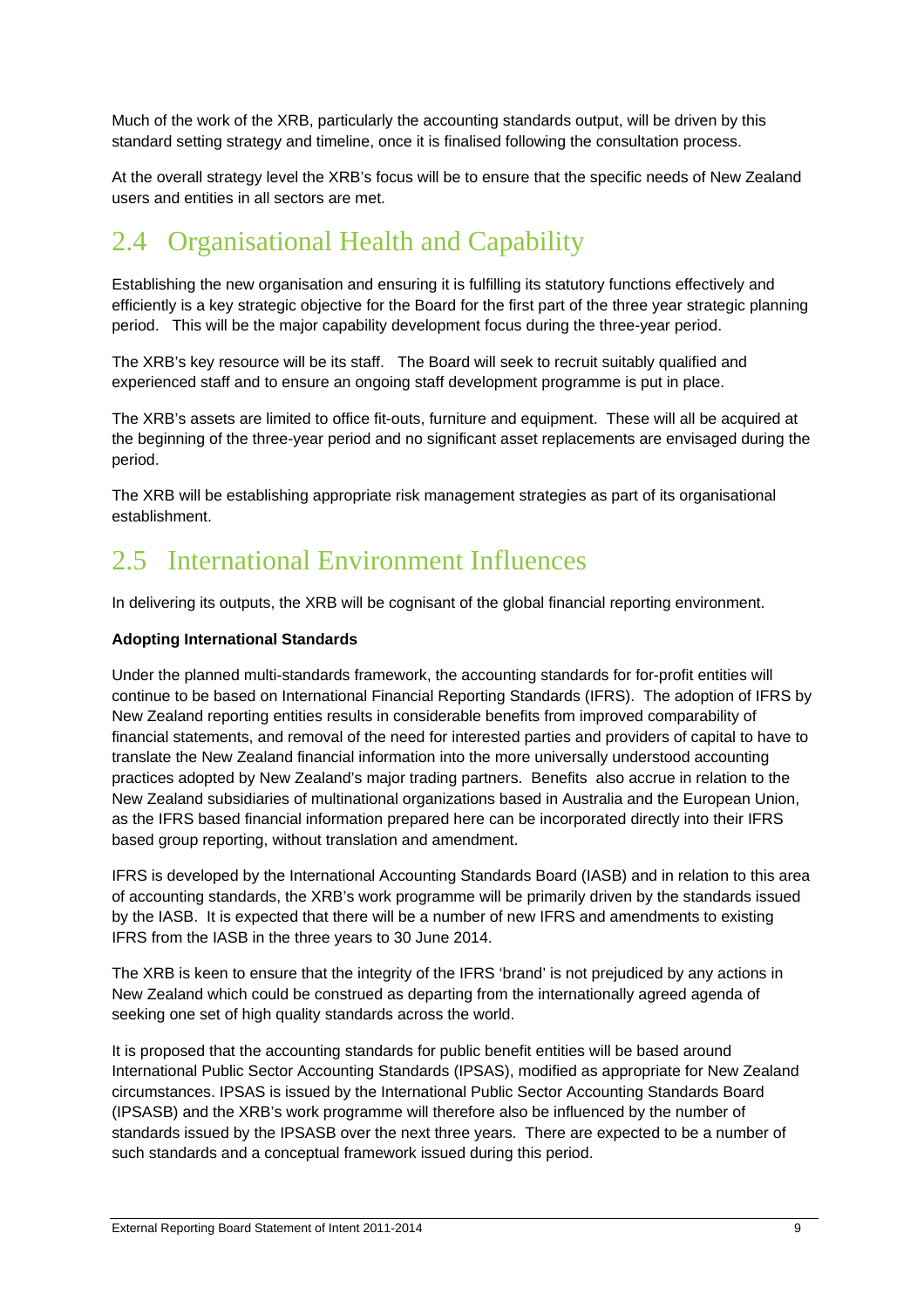Similarly, the XRB's assurance standards work programme will be significantly influenced by the work of the International Auditing and Assurance Standards Board (IAASB). The IAASB issues the International Standards on Auditing (ISA's), which form the basis for the New Zealand auditing and assurance standards.

#### **Harmonisation with Australia**

Another important factor influencing the standard setting work is harmonisation with Australia. The Board considers harmonisation a particularly important factor in establishing the for-profit framework given both Government policy<sup>2</sup> and the number of for-profit entities with trans-Tasman reporting obligations. The XRB will therefore continue to work closely with Australian counterparts as appropriate over the three-year period. This will include two specific areas: the maintenance of a harmonised set of IFRS standards for application in both countries; and (subject to consultation) a harmonised Reduced Disclosure Regime for for-profit entities not required to comply with full IFRS.

### 2.6 Due Process and Stakeholder Communications

The XRB has a statutory obligation to consult with the constituency before issuing accounting or auditing and assurance standards. The Board is fully committed to following appropriate due process and considers this an essential part of the standard setting process.

Further, the Board plans to develop both communication mechanisms and relationships with all of its key stakeholder groups over the three-year period, such that it can progress the advancement of New Zealand's financial reporting in a timely, efficient and objective manner. Inherent to this is the recognition that the XRB will discharge its own accountabilities to the Crown, and remain open to, and proactive in, its communication with affected groups such as preparers and users of financial statements as well as the New Zealand accounting profession.

### 2.7 Assessing the achievement of the XRB outcome goal

In assessing the achievement of the XRB outcome goal, the XRB will consider surveys and other information on the state of financial reporting by such bodies as the Companies Office, the Financial Markets Authority (FMA) and the Office of the Auditor-General. This will include reviewing periodic reports by the FMA on its Financial Reporting Surveillance Programme. Financial reporting issues are monitored to determine whether changes to financial reporting standards may be required.

The XRB will continue the ASRB practice of monitoring all qualified audit opinions referred to the Registrar of Companies under the Act, and discussing financial reporting issues arising from qualified opinions. Where issues result from deficiencies in financial reporting standards or auditing and assurance standards, these are considered by the Board in the context of the need for possible changes to standards.

During the year ending 30 June 2011, the Board has monitored the surveys and other information mentioned above and no financial reporting standards issues have been identified.

l

 $2$  The Single Economic Market Outcomes Framework agreed by the New Zealand and Australian Governments in August 2009 includes a specific section on financial reporting.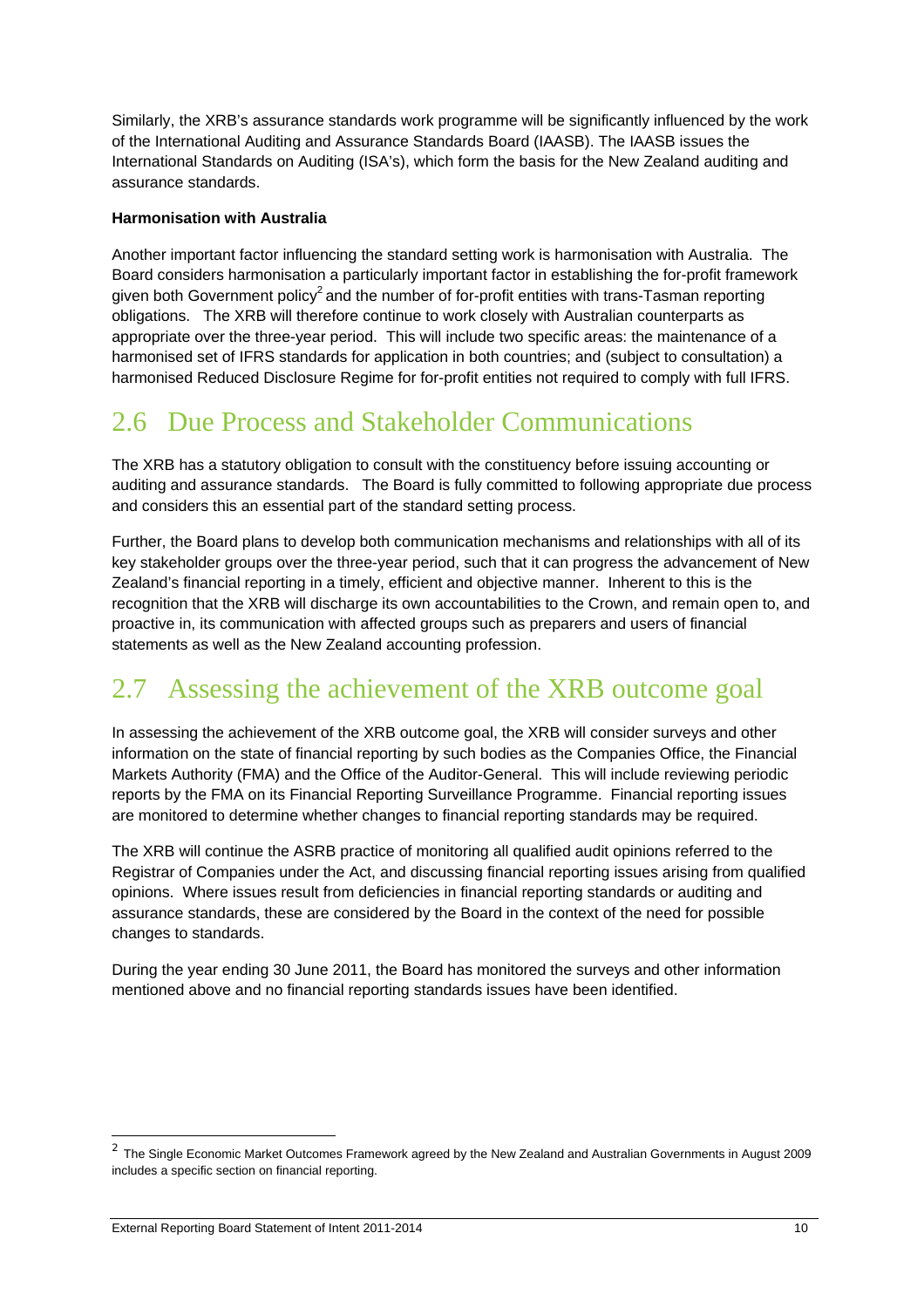## Part 3: Forecast 2011/12 Annual Performance

### 3.1 Purpose of this Part

This part of the Statement of Intent outlines the XRB's projected (forecast) financial and non-financial performance for the twelve months ended 30 June 2012.

### 3.2 Outcome Goal

The XRB's outcome goal for the year is:

*To contribute to the creation of dynamic and trusted markets through the establishment of an accounting and assurance standards framework that engenders confidence in New Zealand financial reporting; assists entities to compete internationally; and enhances entities' accountability to stakeholders.*

### 3.3 Outputs and Measures

The XRB's outputs for the year are:

- Output 1: Developing Financial Reporting Strategy
- Output 2: Preparing and Issuing Accounting Standards
- Output 3: Preparing and Issuing Auditing and Assurance Standards.

Measures and standards for each of these outputs are provided in the statement of forecast service performance in Appendix 1.

### 3.4 Scope of Business

The XRB's scope of business for the year is:

*Financial reporting and assurance standard setting and associated strategy setting functions.*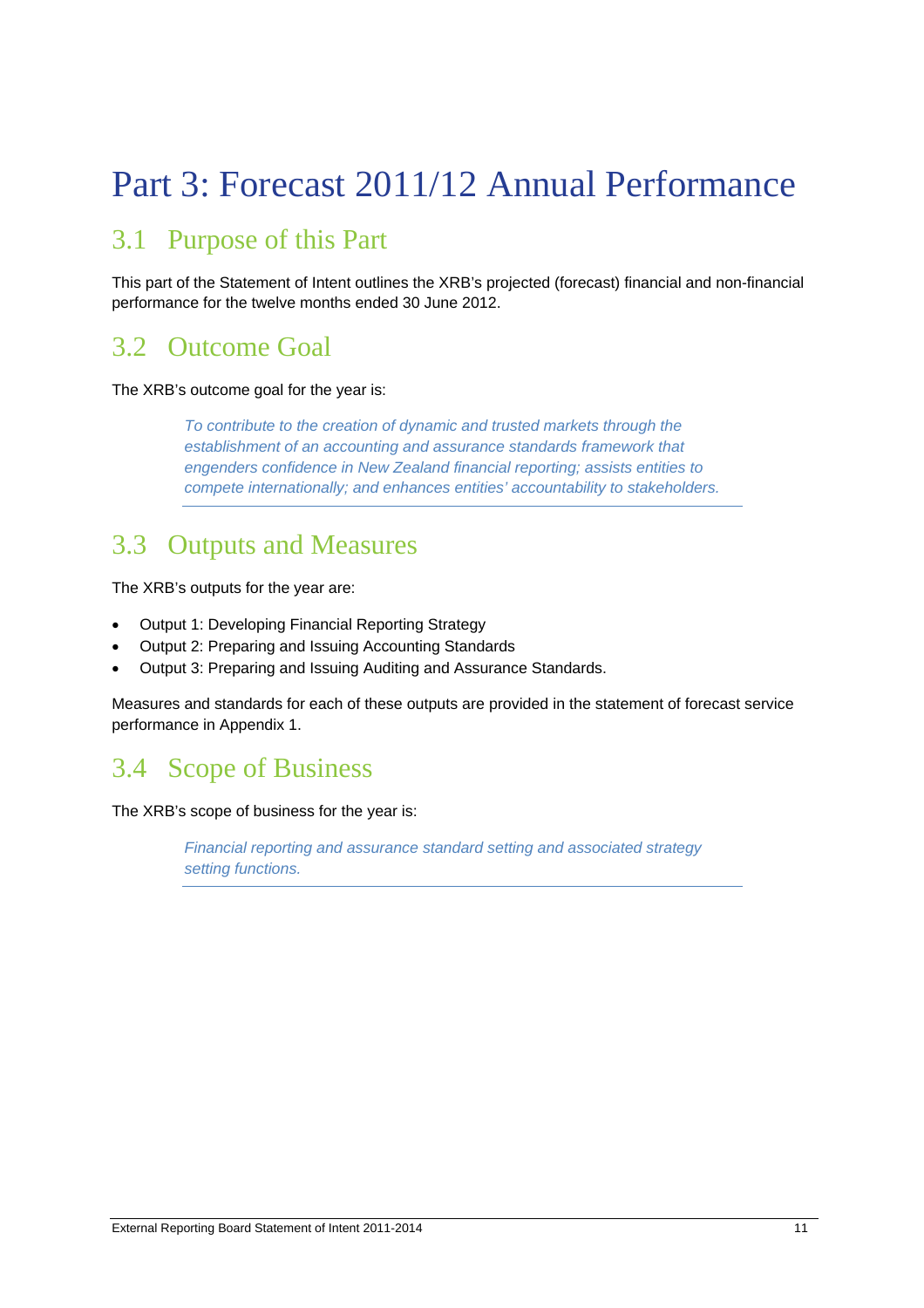### 3.5 Financial Targets

The XRB's financial targets for the year are:

| <b>Financial Measure</b>      | <b>2011/12 Forecast</b> |
|-------------------------------|-------------------------|
|                               | (\$000)                 |
| Revenue                       | 4,435                   |
| <b>Expenses</b>               | 4,409                   |
| <b>Operating Surplus</b>      | 26                      |
| Equity                        | 1,253                   |
| Net Cash Flows from Operating | 150                     |
| Net Increase in Cash          | 490                     |

Forecast financial statements, including the assumptions on which they are based, are provided in Appendix 2.

### 3.6 Organisational Capability

The XRB's key capability initiatives planned for the year are:

- Establishment of well functioning standard setting sub-Boards
- Establishment of a physical organisation including premises in Wellington and Auckland
- Hiring a near full complement of staff

### 3.7 Management of Organisational Risks

The XRB's key risk management initiatives planned for the year are:

| <b>Risk</b>                    | <b>2011/12 Action</b>                      |
|--------------------------------|--------------------------------------------|
| Loss of property and equipment | Insurance of property, plant and equipment |
| Loss of key staff              | Cross training                             |
| Loss of key data and records   | Off site backup                            |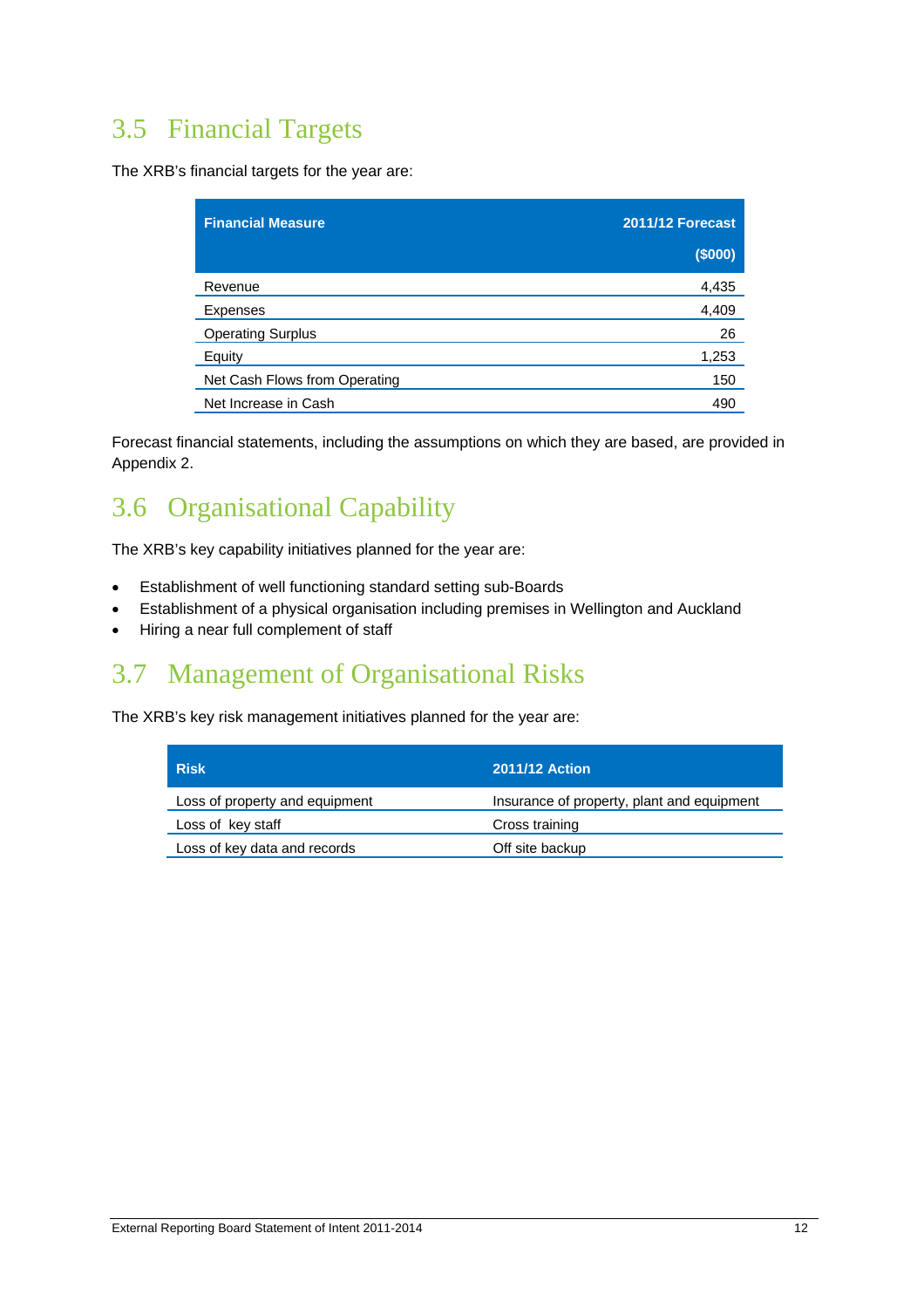## Part 4: Other Matters

### 4.1 Reporting to the Responsible Minister

There is a formal Output Agreement between the XRB and the Responsible Minister which is negotiated annually. This agreement sets out the expectations of the Minister in terms of the specific outputs to be delivered (in accordance with Part 3 of this SOI) and also requires two formal reports, at the half year and year end.

In addition, at regular intervals during the year the Chairman will meet with the Minister or his advisors to discuss matters concerning progress toward achieving the XRB's projected performance for the year, and also any other matters which may be relevant to the environment in which both the Minister and the XRB operate.

The XRB also recognises that from time to time it might be appropriate for it to make a formal submission on a proposed piece of legislation. The XRB understands that, should it be invited to or wish to make a submission to a Select Committee on any matter, it will alert the Minister to this first.

The Board will at all times endeavour to maintain a "no surprises" policy with the Minister, and inform him and/or his advisors well in advance of any material or significant events, transactions and other issues that could be considered contentious or attract wide public interest.

### 4.2 Consultations with the Responsible Minister

As an Independent Crown Entity the XRB is not required to consult with the Responsible Minister over standard setting matters.

However, there are two matters where the Minister's approval is required by statute. These are approval of the tier framework; and approval of the issuing of auditing and assurance standards other than for statutory assurance. The XRB expects to provide advice to the Minister and seek his approval in relation to both of these matters at least once during the three-year period.

The XRB will consult the Minister in the course of preparing the annual Statement of Intent each year, and in relation to any other matters on which the XRB is required by legislation to consult the Minister.

### 4.3 Process to be followed for Acquisitions

The XRB does not expect to acquire shares or interests in companies, trusts or partnerships or joint ventures during the three-year period. No process is therefore required to be specified in accordance with section 100 of the Crown Entities Act 2004.

### 4.4 Exemptions

The XRB does not have any outputs that are exempted from inclusion in the SOI pursuant to section 143 of the Crown Entities Act 2004.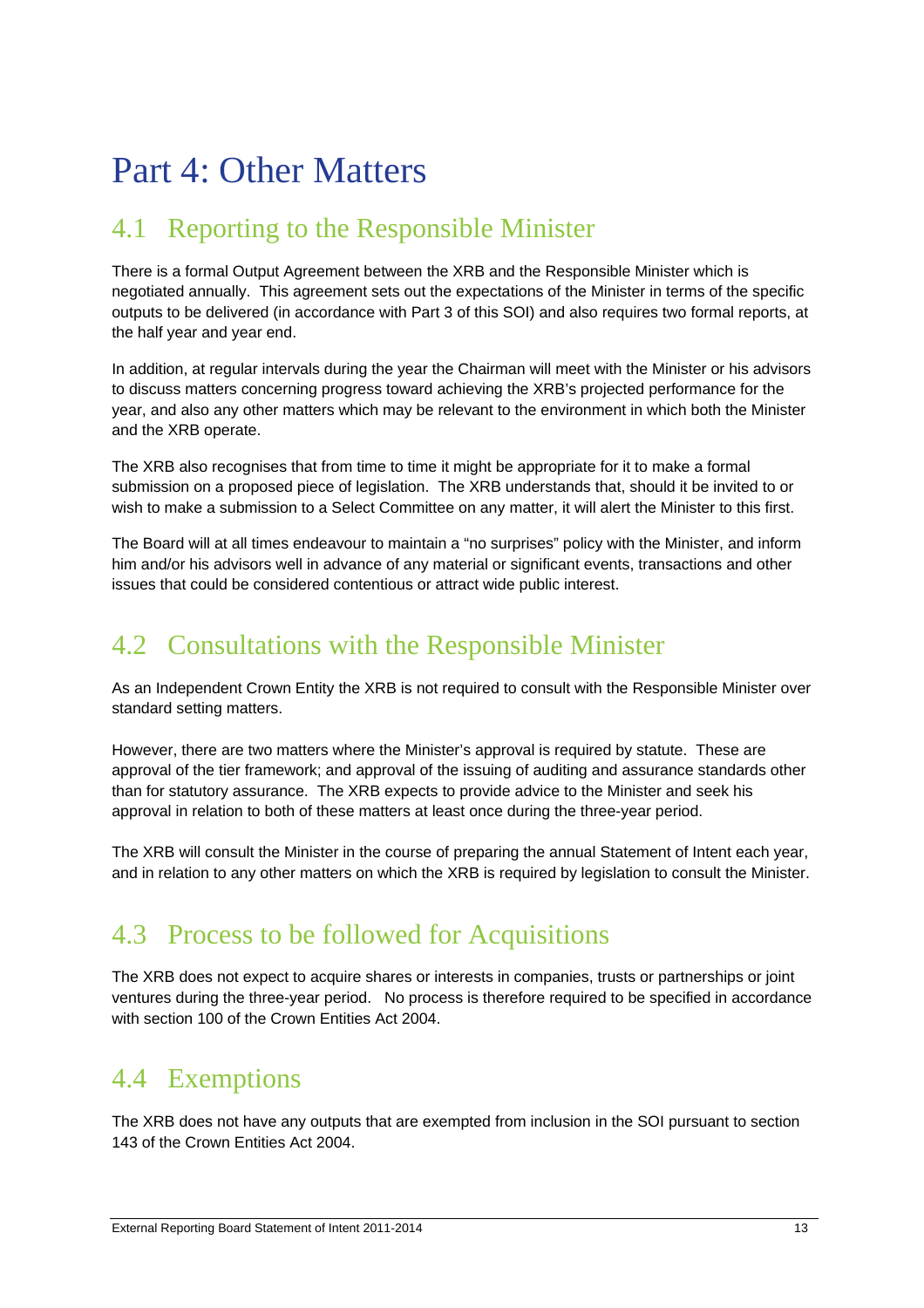## Appendix 1 - Statement of Forecast Service Performance for the year ended 30 June 2012

| <b>Output Class</b>                                                                             | <b>2011/12 Forecast</b> |
|-------------------------------------------------------------------------------------------------|-------------------------|
| <b>Description</b>                                                                              |                         |
| Financial reporting and assurance standard setting and associated<br>strategy setting functions |                         |
| Cost (\$000)                                                                                    | 4,410                   |
| Revenue from the Crown (\$000)                                                                  | 4.410                   |
| <b>Revenue from Others (\$000)</b>                                                              | 25                      |

| <b>Output 1: Developing Financial Reporting Strategy</b>                                         | <b>2011/12 Forecast</b>                                       |
|--------------------------------------------------------------------------------------------------|---------------------------------------------------------------|
| Quantity                                                                                         |                                                               |
| Finalised financial reporting framework                                                          | 1 issued                                                      |
| Finalised reporting tiers structure                                                              | submitted for Ministerial<br>approval                         |
| Quality                                                                                          |                                                               |
| Financial reporting framework is consistent with the Government's trans-<br>Tasman outcome goals | 100% consistent                                               |
| Tier structure is established in accordance with statutory requirements                          | 100% compliance                                               |
| <b>Timeliness</b>                                                                                |                                                               |
| Financial reporting framework                                                                    | 31 December 2011                                              |
| Tier structure                                                                                   | Within statutory deadline: expected<br>to be 31 December 2011 |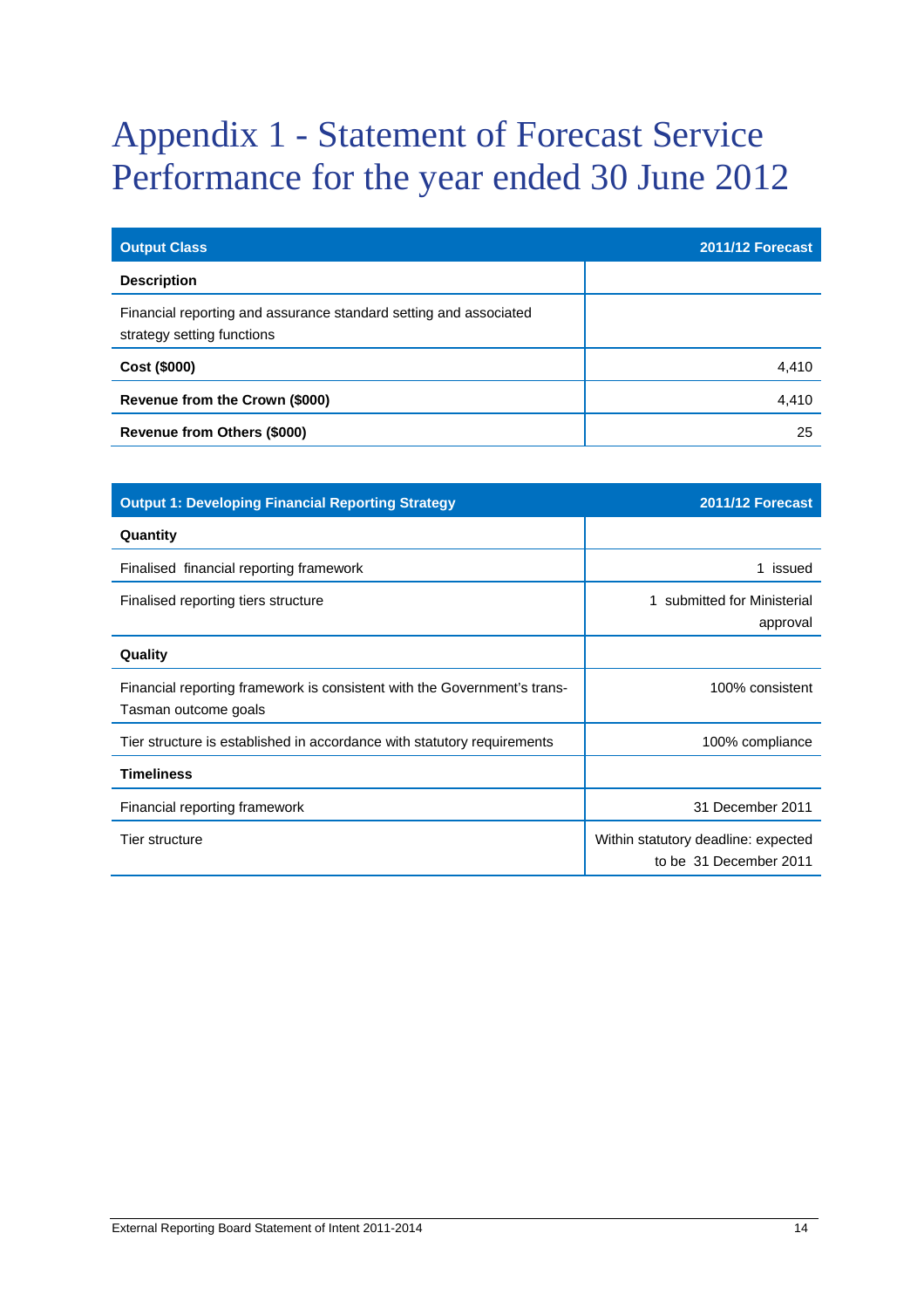| <b>Output 2: Preparing and Issuing Accounting Standards</b>                                                                    | <b>2011/12 Forecast</b>           |
|--------------------------------------------------------------------------------------------------------------------------------|-----------------------------------|
| Quantity                                                                                                                       |                                   |
| Number of International Accounting Standards Board standards and<br>related documents issued                                   | All relevant: expected to be 5-10 |
| Number of other accounting standards and related documents issued                                                              | 15-25                             |
| Quality                                                                                                                        |                                   |
| Statutory due process requirements followed                                                                                    | All standards                     |
| Standards reflect relevant international standards with departures only to<br>improve quality                                  | All standards                     |
| <b>Timeliness</b>                                                                                                              |                                   |
| Standards issued in time for the commencement date to be no later than<br>the international commencement date (where relevant) | All standards                     |

| <b>Output 3:</b><br><b>Standards</b>                             | <b>Preparing and Issuing Auditing and Assurance</b>                        | 2011/12 Forecast                 |
|------------------------------------------------------------------|----------------------------------------------------------------------------|----------------------------------|
| Quantity                                                         |                                                                            |                                  |
| Number of initial standards issued on establishment              |                                                                            | 45-50                            |
| standards and related documents issued                           | Number of new International Auditing and Assurance Standards Board         | All relevant: expected to be 4-8 |
| Number of other assurance standards and related documents issued |                                                                            | $2 - 5$                          |
| Quality                                                          |                                                                            |                                  |
| Statutory due process requirements followed                      |                                                                            | All standards                    |
| improve quality                                                  | Standards reflect relevant international standards with departures only to | All standards                    |
| <b>Timeliness</b>                                                |                                                                            |                                  |
| the international commencement date                              | Standards issued in time for the commencement date to be no later than     | All standards                    |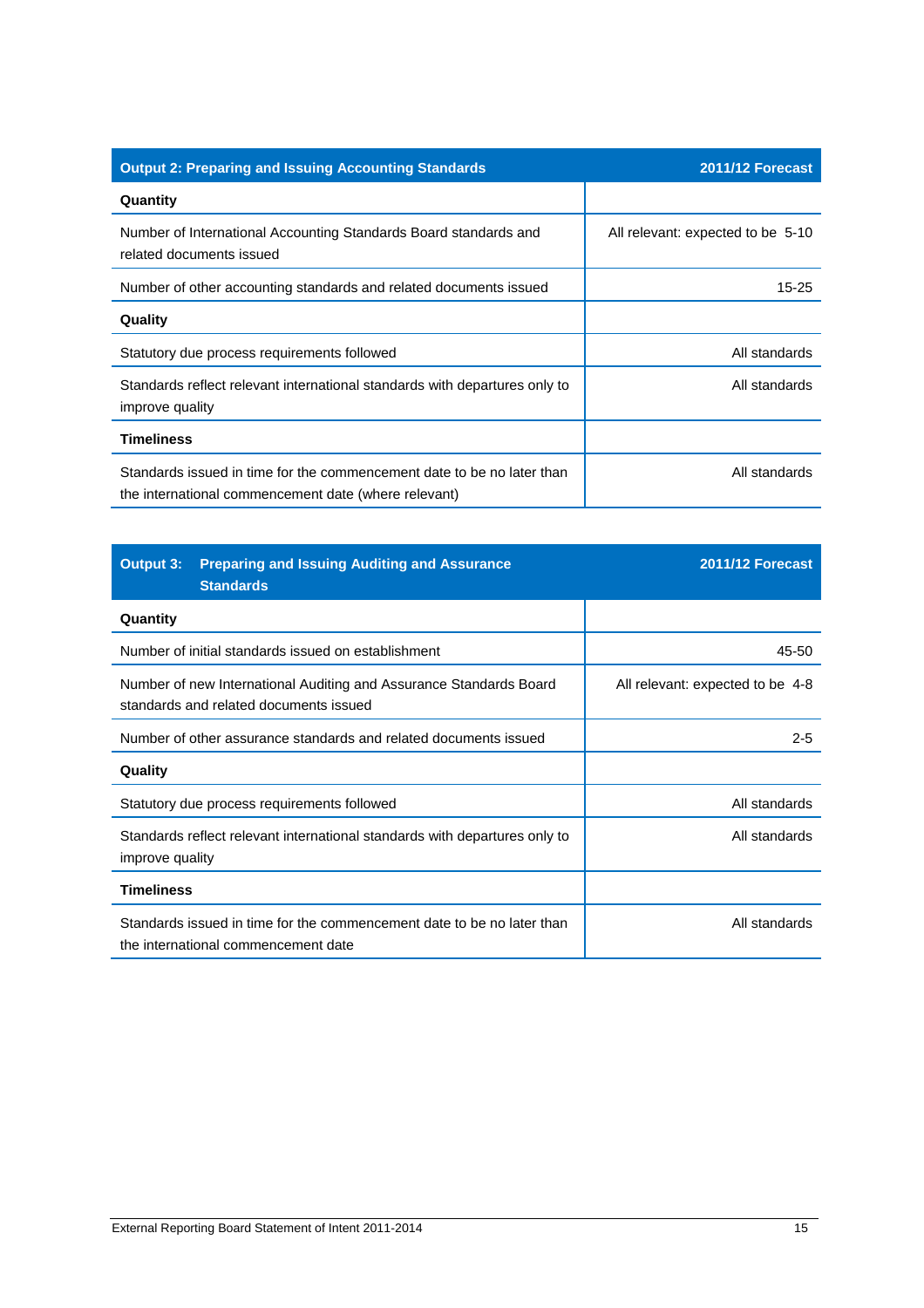## Appendix 2 - Forecast Financial Statements for the year ended 30 June 2012

### 1. Introduction

These forecast financial statements have been prepared in accordance with generally accepted accounting practice. Their purpose is to facilitate consideration and appropriations by Parliament for and planned performance of the External Reporting Board. Use of this information for other purposes may not be appropriate. Readers are cautioned that actual results are likely to vary from the information presented and that the variation may be material.

These forecast financial statements have been prepared on the basis of assumptions as to future events that the XRB reasonably expects to occur as at the date the information was prepared. It is not intended that this information will be updated.

### 2. Assumptions

The following assumptions have been used in preparing these forecast financial statements:

- Revenue of \$4,410,000 and a capital injection of \$370,000 has been confirmed by The Crown as available to the XRB for the 2011/12 year.
- The legislation creating the XRB as a re-constituted ASRB will be enacted in such a form that the XRB is established on 1 July 2011.
- The contribution to the IASB is at the amount approved by The Minister when the original application was made.
- Purchases of property, plant and equipment in the year ending 30 June 2011 will amount to \$415,000 out of a total projected expenditure on property, plant and equipment for the establishment of the XRB of \$445,000.
- It is assumed that occupation of the Wellington and Auckland premises will take place on 1 July 2011, and therefore depreciation on property, plant and equipment will only commence on 1 July 2011.

### 3. Financial Sustainability

In light of the significant changes taking place for the XRB during the year ending 30 June 2012, the Board has set itself a challenging, but realistic, budget, whilst maintaining financial stability.

These prospective financial statements have been prepared with the future financial sustainability of the XRB in mind.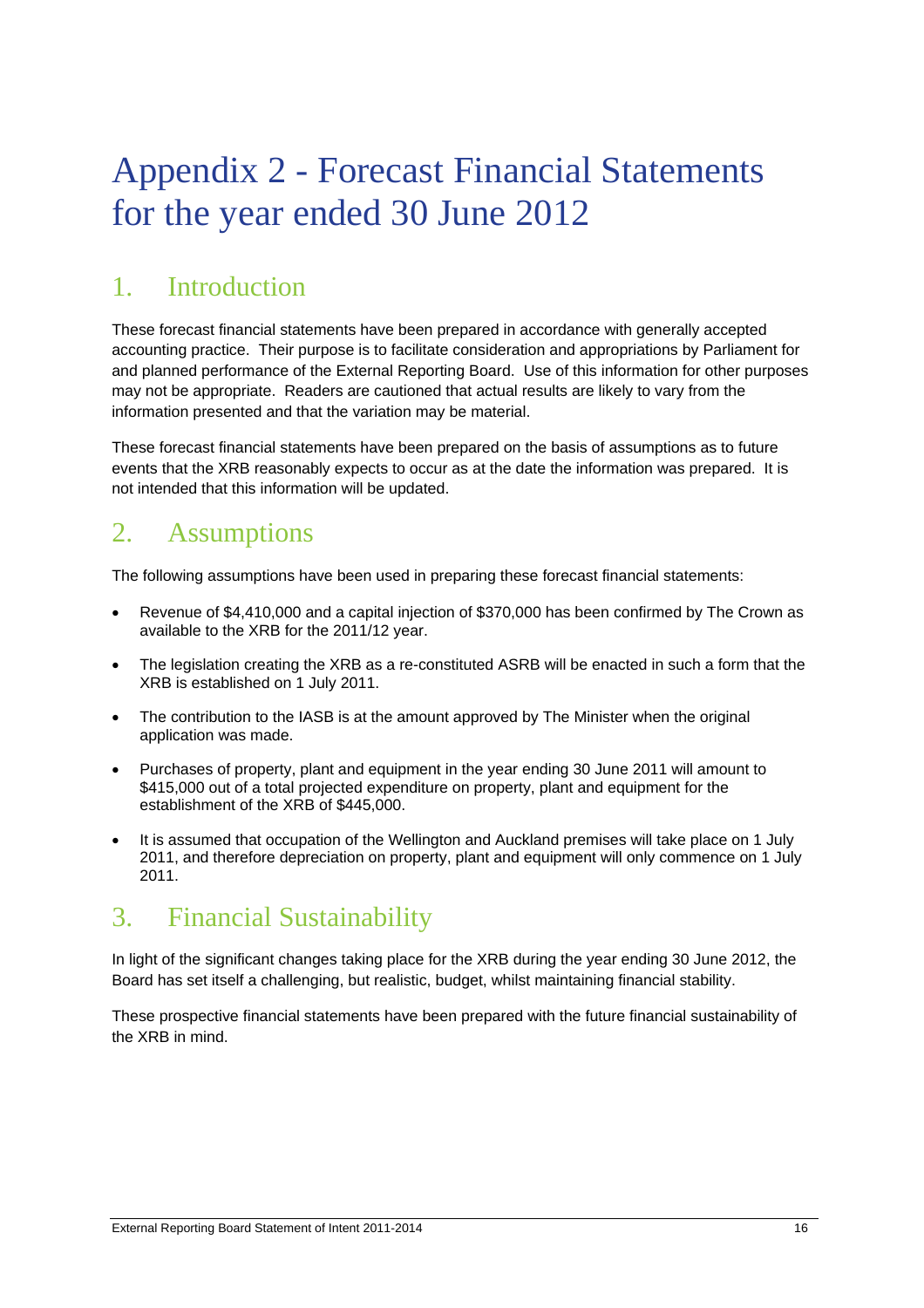### 4. Statement of Accounting Policies

#### **(a) Reporting Entity**

The financial statements are prepared for the External Reporting Board pursuant to the Crown Entities Act 2004. Estimated comparative figures for the 2011 year are for the ASRB which operated as a "virtual entity" with no staff, equipment or premises with a narrower set of responsibilities.

#### **(b) Measurement System**

The accounting principles recognised as appropriate for the measurement and reporting of results and financial position on a historical cost basis have been applied.

#### **(c) Revenue**

Revenue is measured at the fair value of consideration received or receivable. Revenue is recognised when earned and is reported in the financial period to which it relates.

#### **(d) Revenue from the Crown**

The Board is primarily funded through revenue received from the Crown, which is restricted in its use for the purpose specified in the Appropriation.

#### **(e) Interest**

Interest income is recognised using the effective interest method.

#### **(f) Cash and cash equivalents**

Cash and cash equivalents include cash on hand and deposits held at call with banks

#### **(g) Receivables**

Receivables are stated at expected realisable value.

#### **(h) Goods and Services Tax**

The financial statements have been prepared on a GST exclusive basis with the exception of receivables and payables which are stated GST inclusive.

#### **(i) Creditors and other payables**

Creditors and other payables are initially measured at fair value and subsequently measured at amortised cost using the effective interest method.

#### **(j) Financial Instruments**

The XRB is party to financial instruments as part of its normal operations. These financial instruments include bank accounts, short term deposits, debtors and creditors. All financial instruments are recognised in the statement of financial position and all revenues and expenses in relation to financial instruments are recognised in the statement of financial performance.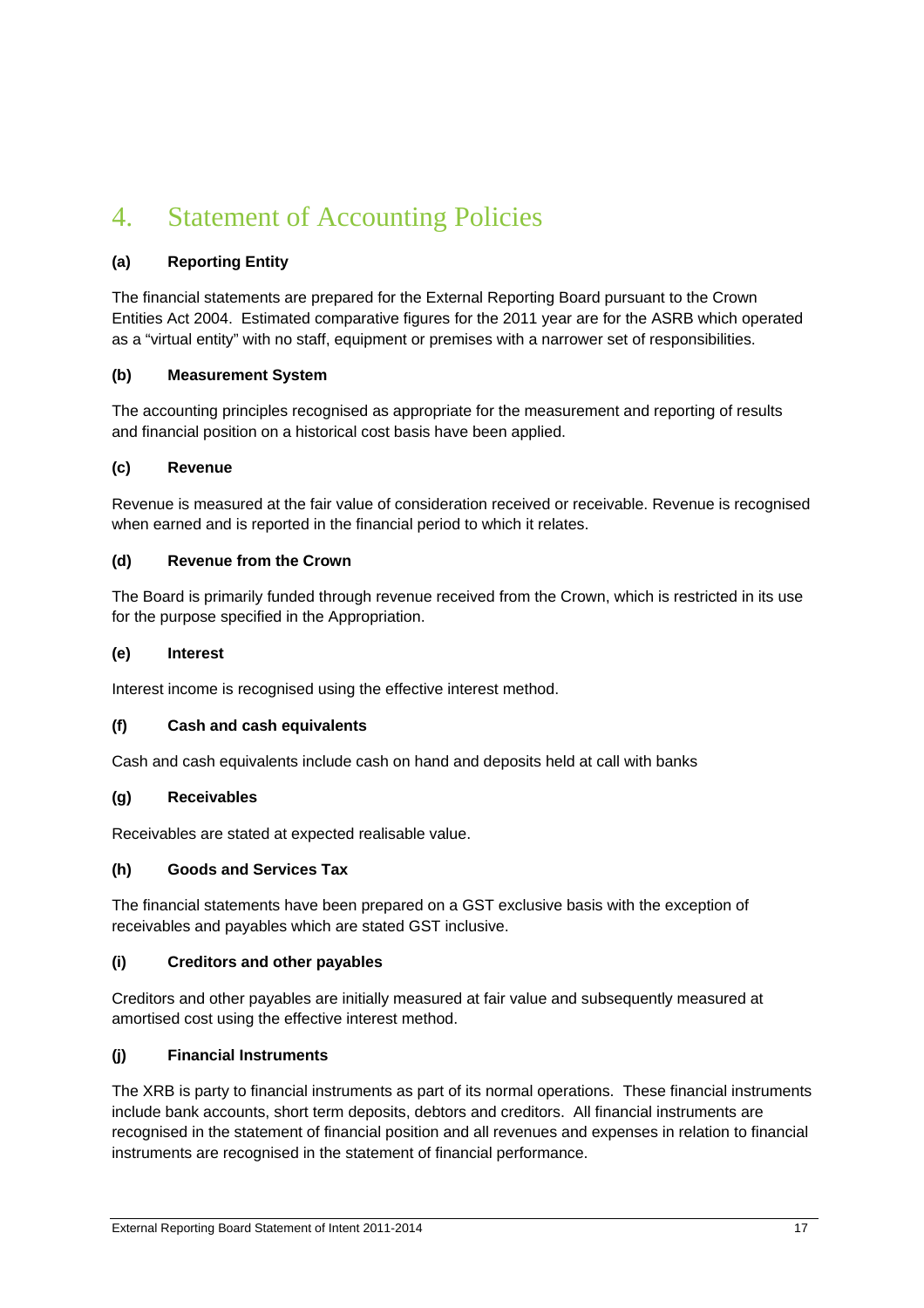#### **(k) Property, plant and equipment**

Purchases of property, plant and equipment are initially recorded at cost. Depreciation is calculated so as to write off the cost over the expected useful lives of the assets.

Items of property, plant and equipment are reviewed for impairment whenever events or changes in circumstances indicate that the carrying amount may overstate fair value.

#### **(l) Operating Leases**

Operating lease payments, where the lessors effectively retain substantially all the risks and benefits of ownership of the leased items, are included in the Statement of Comprehensive Income in equal instalments over the lease term when the leased items are in use.

#### **(m) Income Tax**

The Board is exempt from the payment of income tax. Accordingly, no charge for income tax has been provided for.

#### **(n) Changes in Accounting Policies**

There have been no changes in accounting policies during the year.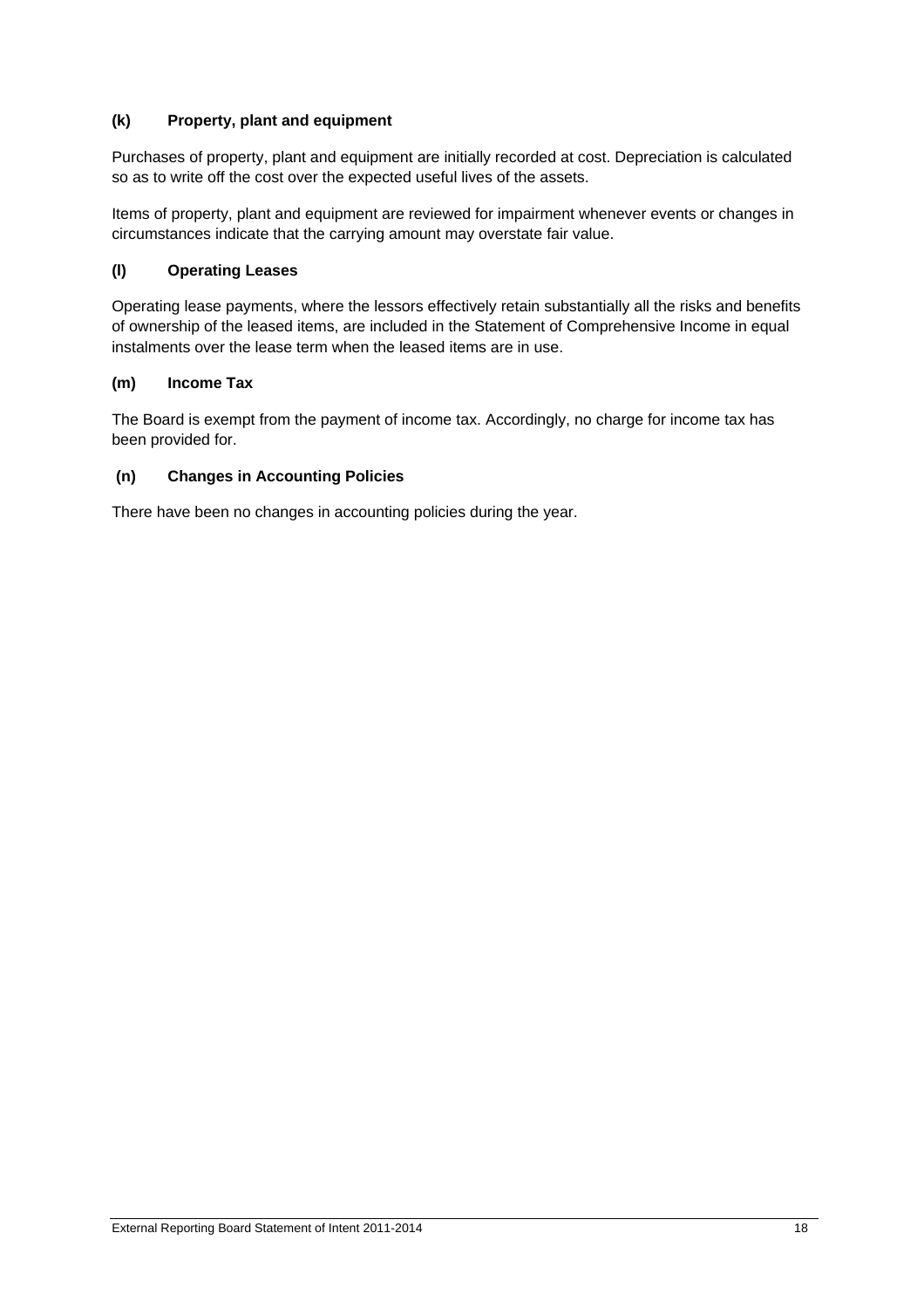### **External Reporting Board**

#### **Statement of Forecast Comprehensive Income For the year ending 30 June 2012**

|                                         | 2011<br><b>Estimated</b><br>S | 2012<br><b>Forecast</b> |
|-----------------------------------------|-------------------------------|-------------------------|
| Revenue from the Crown                  | 1,350,000                     | 4,410,000               |
| Interest                                | 25,482                        | 25,000                  |
| <b>Total Revenue</b>                    | 1,375,482                     | 4,435,000               |
| Meeting Attendance and Related Expenses | 123,077                       | 682,500                 |
| <b>Personnel Costs</b>                  | 65,000                        | 2,210,800               |
| Professional Fees (Policy Development)  | 158,081                       | 60,000                  |
| <b>Transitional Expenses</b>            | 236,875                       | 0                       |
| <b>Audit Fees</b>                       | 8,500                         | 25,000                  |
| <b>Occupancy Costs</b>                  | 0                             | 161,250                 |
| <b>General Operational Costs</b>        | 164,241                       | 505,000                 |
| Depreciation                            | 0                             | 54,827                  |
| <b>International Activities</b>         | 19,872                        | 300,000                 |
| <b>FRS Development Funding</b>          | 550,000                       | 0                       |
| IASB and IPSASB Development Funding     | 250,000                       | 250,000                 |
| <b>Website/IT Costs</b>                 | 2,535                         | 160,000                 |
| <b>Total Expenses</b>                   | 1,578,181                     | 4,409,377               |
| <b>Net Surplus/ (Deficit)</b>           | (202, 699)                    | 25,623                  |

*The Statement of Accounting Policies and the Notes to the Financial Statements form part of and are to be read in conjunction with the Statement of Forecast Comprehensive Income.*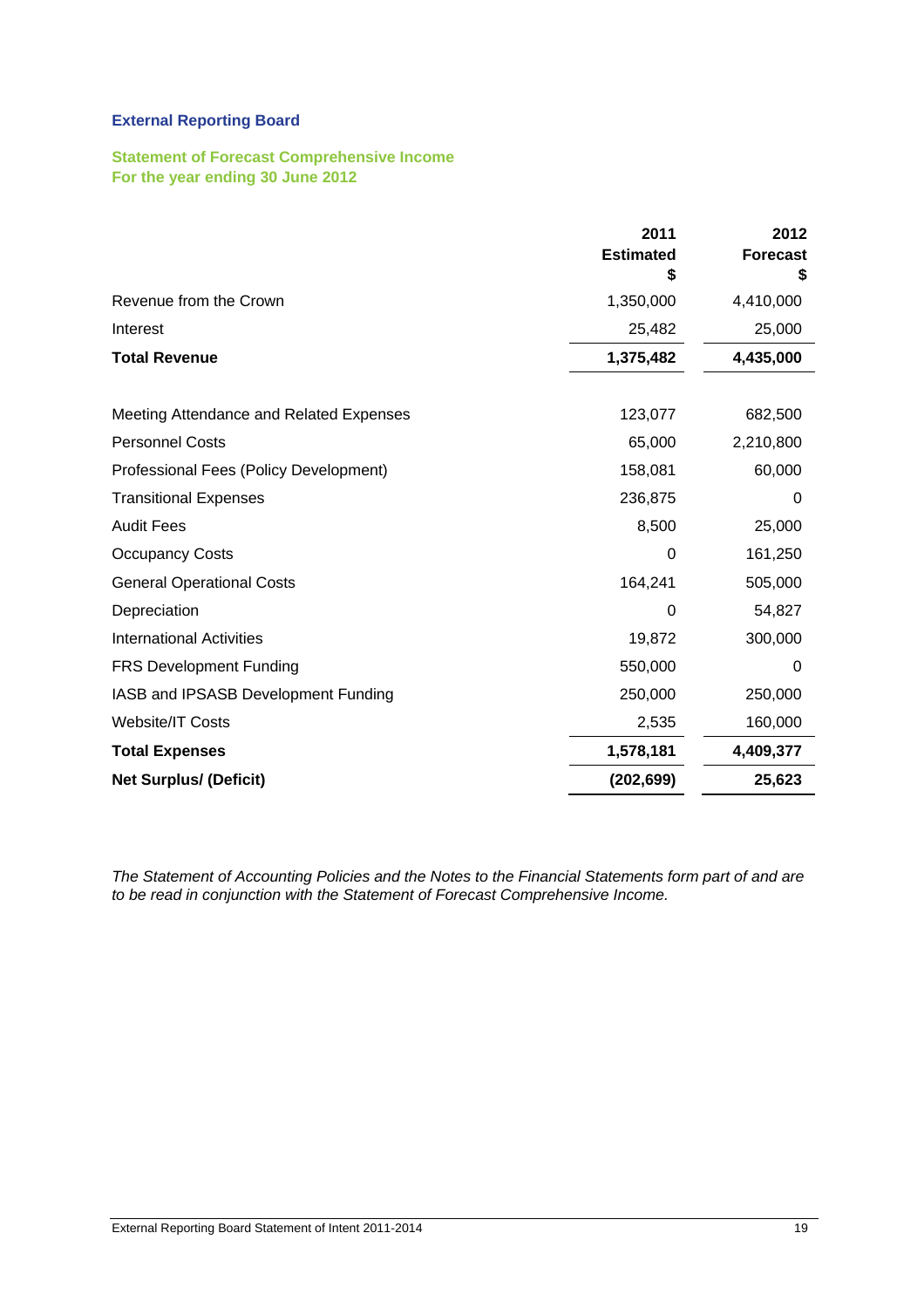#### **External Reporting Board**

#### **Statement of Forecast Financial Position As at 30 June 2012**

|                                | 2011<br><b>Estimated</b><br>\$ | 2012<br><b>Forecast</b><br>\$ |
|--------------------------------|--------------------------------|-------------------------------|
| <b>Current Assets</b>          |                                |                               |
| Cash at Bank                   | 461,995                        | 952,445                       |
| <b>Current Liabilities</b>     |                                |                               |
| Payables                       | 50,000                         | 120,000                       |
| <b>Working Capital</b>         | 411,995                        | 832,445                       |
| <b>Non Current Assets</b>      |                                |                               |
| Property, Plant, and Equipment | 415,000                        | 390,173                       |
| <b>Equity</b>                  | 826,995                        | 1,222,618                     |

*The Statement of Accounting Policies and the Notes to the Financial Statements form part of and are to be read in conjunction with the Statement of Forecast Financial Position.* 

#### **External Reporting Board**

**Statement of Forecast Movements in Equity For the year ending 30 June 2012** 

|                                                                           | 2011<br><b>Estimated</b><br>\$ | 2012<br><b>Forecast</b> |
|---------------------------------------------------------------------------|--------------------------------|-------------------------|
| Equity as at 1 July                                                       | 204.694                        | 826,995                 |
| Net (Deficit) /Surplus - Total Recognised Revenues and<br><b>Expenses</b> | (202, 699)                     | 25,623                  |
| Capital Contribution from the Crown                                       | 825,000                        | 370,000                 |
| Equity as at 30 June                                                      | 826,995                        | 1,222,618               |

*The Statement of Accounting Policies and the Notes to the financial Statements form part of and are to be read in conjunction with the Statement of Forecast Movements in Equity.*